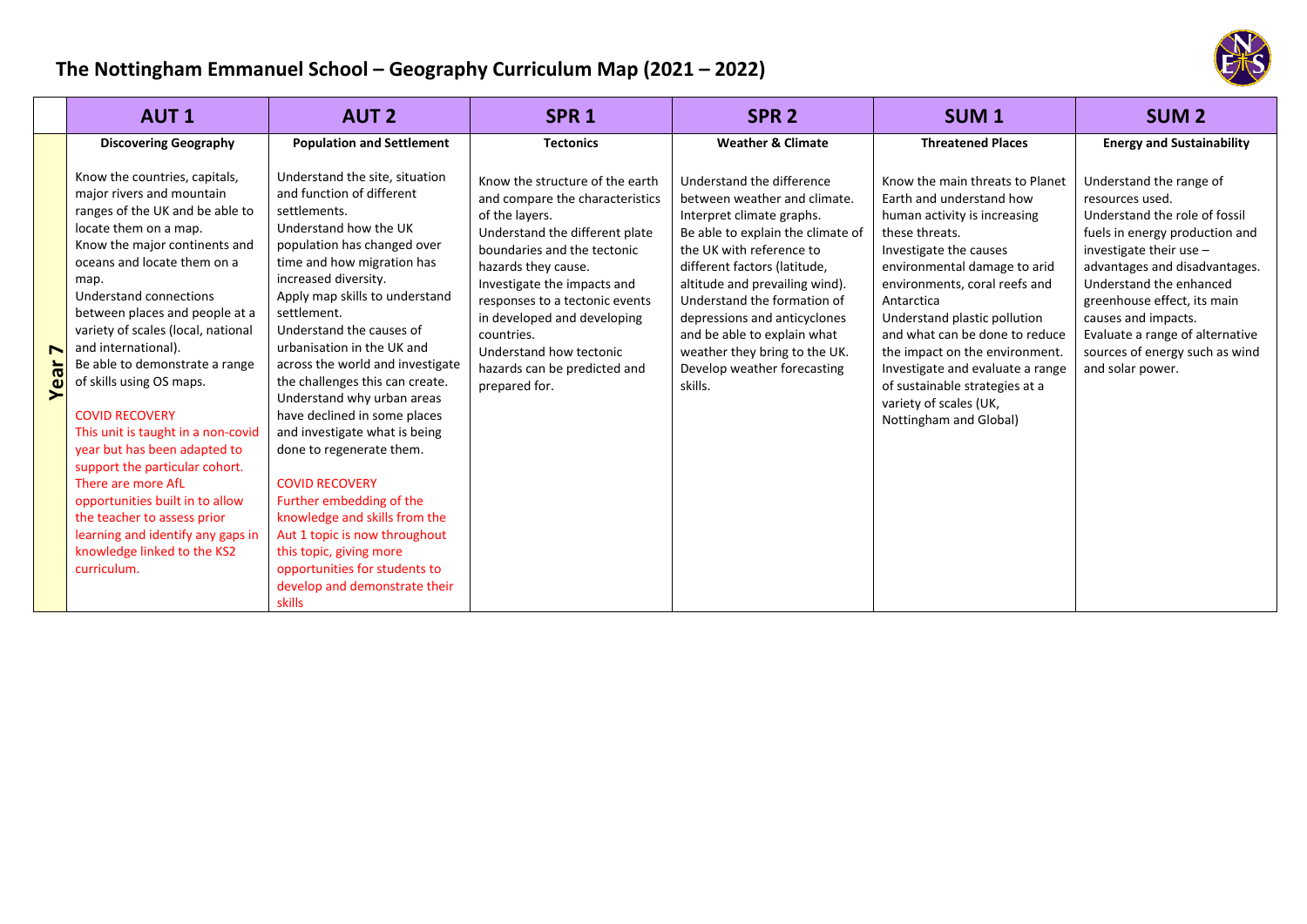|                  | Physical Geography of the UK                                                                                                                                                                                                                                                                                                                                                                                                                                                                                                                             | <b>Tropical Rainforest Ecosystem</b>                                                                                                                                                                                                                                                                                                                                                                                                                                                                                                                                                                                                                     | <b>Water and Sustainability</b>                                                                                                                                                                                                                                                                                                        | Development                                                                                                                                                                                                                                                                                                                                                                                                                                 | Coasts                                                                                                                                                                                                                                                                                                                                                                                             | <b>Decision Making Exercise</b>                                                                                                                                                                                                                                                                                                                 |
|------------------|----------------------------------------------------------------------------------------------------------------------------------------------------------------------------------------------------------------------------------------------------------------------------------------------------------------------------------------------------------------------------------------------------------------------------------------------------------------------------------------------------------------------------------------------------------|----------------------------------------------------------------------------------------------------------------------------------------------------------------------------------------------------------------------------------------------------------------------------------------------------------------------------------------------------------------------------------------------------------------------------------------------------------------------------------------------------------------------------------------------------------------------------------------------------------------------------------------------------------|----------------------------------------------------------------------------------------------------------------------------------------------------------------------------------------------------------------------------------------------------------------------------------------------------------------------------------------|---------------------------------------------------------------------------------------------------------------------------------------------------------------------------------------------------------------------------------------------------------------------------------------------------------------------------------------------------------------------------------------------------------------------------------------------|----------------------------------------------------------------------------------------------------------------------------------------------------------------------------------------------------------------------------------------------------------------------------------------------------------------------------------------------------------------------------------------------------|-------------------------------------------------------------------------------------------------------------------------------------------------------------------------------------------------------------------------------------------------------------------------------------------------------------------------------------------------|
| $\infty$<br>Year | Understand how the processes<br>of weathering and erosion<br>shape the landscape.<br>Understand river processes and<br>the landforms they create.<br>Know the physical and human<br>causes of flooding.<br>Use examples to explain a range<br>of impacts of flooding.<br><b>COVID RECOVERY</b><br>The inclusion of more skills to<br>account for less input on this<br>last year.<br><b>Transfer Task questions adapted</b><br>to consolidate and embed those<br>introduced in Year 7. Extended<br>response command words<br>moved to later in the year. | Know what an ecosystem is and<br>understand the<br>interdependence of its<br>components.<br>Know where rainforests are<br>located and be able to explain<br>their distribution with reference<br>to climate factors.<br>Understand the importance of<br>rainforests in terms of the<br>goods and services they<br>provide.<br>Understand the causes and<br>impacts of deforestation and<br>consider different viewpoints.<br>Evaluate strategies to conserve<br>the rainforest.<br><b>COVID RECOVERY</b><br>The inclusion of more skills to<br>account for less input on this<br>last year.<br>Transfer Tasks build on Aut 1<br>and increase in variety. | Know the global distribution of<br>water supply.<br>Understand the physical factors<br>that affect water supply.<br>Develop an awareness of the<br>issues surrounding the supply<br>and demand of water.<br>Understand the causes and<br>impacts of water scarcity.<br>Evaluate water management<br>strategies at a variety of scales. | Know what development is and<br>how it is measured<br>(development indicators).<br>Understand a range of<br>historical, environmental and<br>socio-economic factors that<br>have led to a development gap.<br>Develop an awareness of<br>inequality between and within<br>countries.<br>Study examples of an emerging<br>country (India) and a developing<br>country (Ghana).<br>Evaluate top down and bottom<br>up development strategies. | Understand the wide range of<br>uses of the coast.<br>Know the difference between<br>tides and waves, constructive<br>and destructive waves.<br>Understand how coastal<br>processes of erosion,<br>transportation and deposition<br>shape the land and create<br>landforms.<br>Understand the causes and<br>impacts of coastal recession.<br>Evaluate a range of coastal<br>management strategies. | Apply a range of skills to<br>interpret data from a range of<br>sources.<br>Understand the physical and<br>human geography of Jamaica.<br>Investigate the main social,<br>economic and environmental<br>challenges facing Jamaica.<br>Evaluate a range of future<br>options for the development of<br>Jamaica and assess the<br>sustainability. |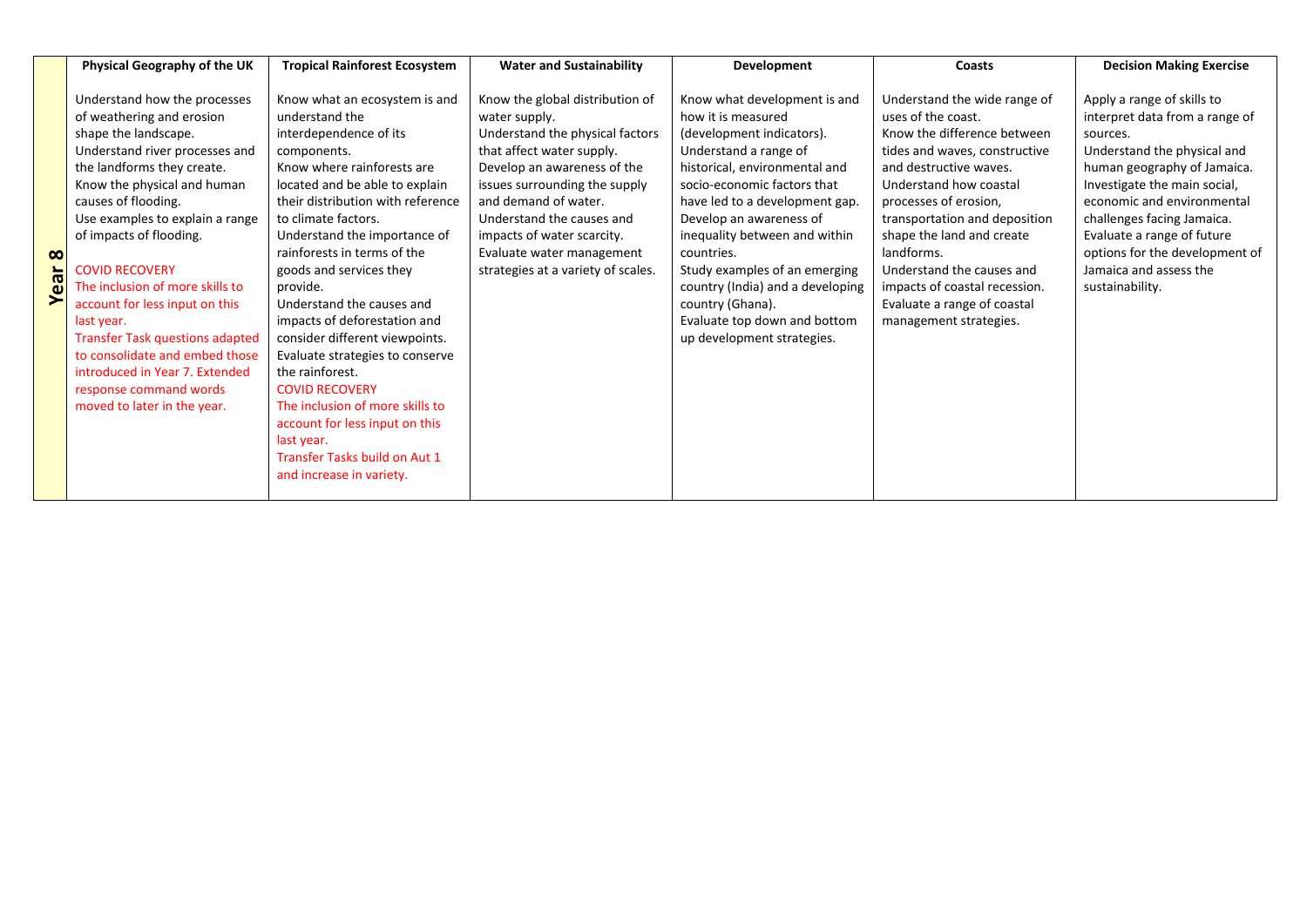|      | Thinking Like a Geographer          | <b>Climate Change</b>          | <b>Tropical Cyclones</b>         | <b>Drought</b>                  | <b>Ecosystems: Tropical</b>        | <b>Ecosystems: Deciduous</b>    |
|------|-------------------------------------|--------------------------------|----------------------------------|---------------------------------|------------------------------------|---------------------------------|
|      |                                     |                                |                                  |                                 | <b>Rainforests</b>                 | Woodlands                       |
|      | Understand a range of key           | Understand the role of global  | Know the common distribution     | Know the distribution of arid   | Know the characteristics of        | Understand the distinguishing   |
|      | geographical issues and             | atmospheric circulation and    | of tropical cyclones and the     | environments and their          | major world biomes and             | features of deciduous           |
|      | concepts.                           | ocean currents.                | conditions they require to form. | characteristics.                | understand the local and global    | woodlands - location, climate,  |
|      | Investigate new issues and          | Understand the natural causes  | Understand the impacts and       | Understand the physical and     | factors that determine the         | specific flora and fauna, goods |
|      | places through the use of key       | of climate change and how      | responses to the natural         | human causes of drought.        | distribution.                      | and services.                   |
|      | skills.                             | climate has been different in  | hazards caused by tropical       | Understand the impacts of       | Understand the main UK             | Understand how and why          |
|      | Develop geographical skills such    | the past.                      | storms.                          | drought on people and the       | terrestrial and marine             | deciduous woodlands are under   |
|      | as photo analysis, analysing a      | Investigate how human activity | Investigate how the impacts and  | environment.                    | ecosystems.                        | threat.                         |
| G    | range of different maps,            | is now changing the global     | responses to tropical storm      | Investigate how the impacts and | Understand the distinguishing      | Evaluate different management   |
|      | working with data and               | climate and the impacts this   | events may differ according to   | responses to drought may differ | features of tropical rainforests - | strategies.                     |
| Year | identifying information in text.    | may have on the UK and         | the level of development of a    | according to the level of       | location, climate, specific flora  | Make comparisons between the    |
|      |                                     | Bangladesh.                    | country.                         | development of a country.       | and fauna, goods and services.     | tropical rainforests and the    |
|      | <b>COVID RECOVERY</b>               |                                |                                  |                                 | Understand how and why             | deciduous woodlands.            |
|      | This is a bridging unit designed    |                                |                                  |                                 | rainforests are under threat.      |                                 |
|      | to identify gaps in knowledge       |                                |                                  |                                 | Evaluate different management      |                                 |
|      | and skills covered in the KS3       |                                |                                  |                                 | strategies.                        |                                 |
|      | curriculum and support with the     |                                |                                  |                                 |                                    |                                 |
|      | introduction and development        |                                |                                  |                                 |                                    |                                 |
|      | of the skills required at GCSE.     |                                |                                  |                                 |                                    |                                 |
|      |                                     |                                |                                  |                                 |                                    |                                 |
|      | <b>Climate Change (begin topic)</b> |                                |                                  |                                 |                                    |                                 |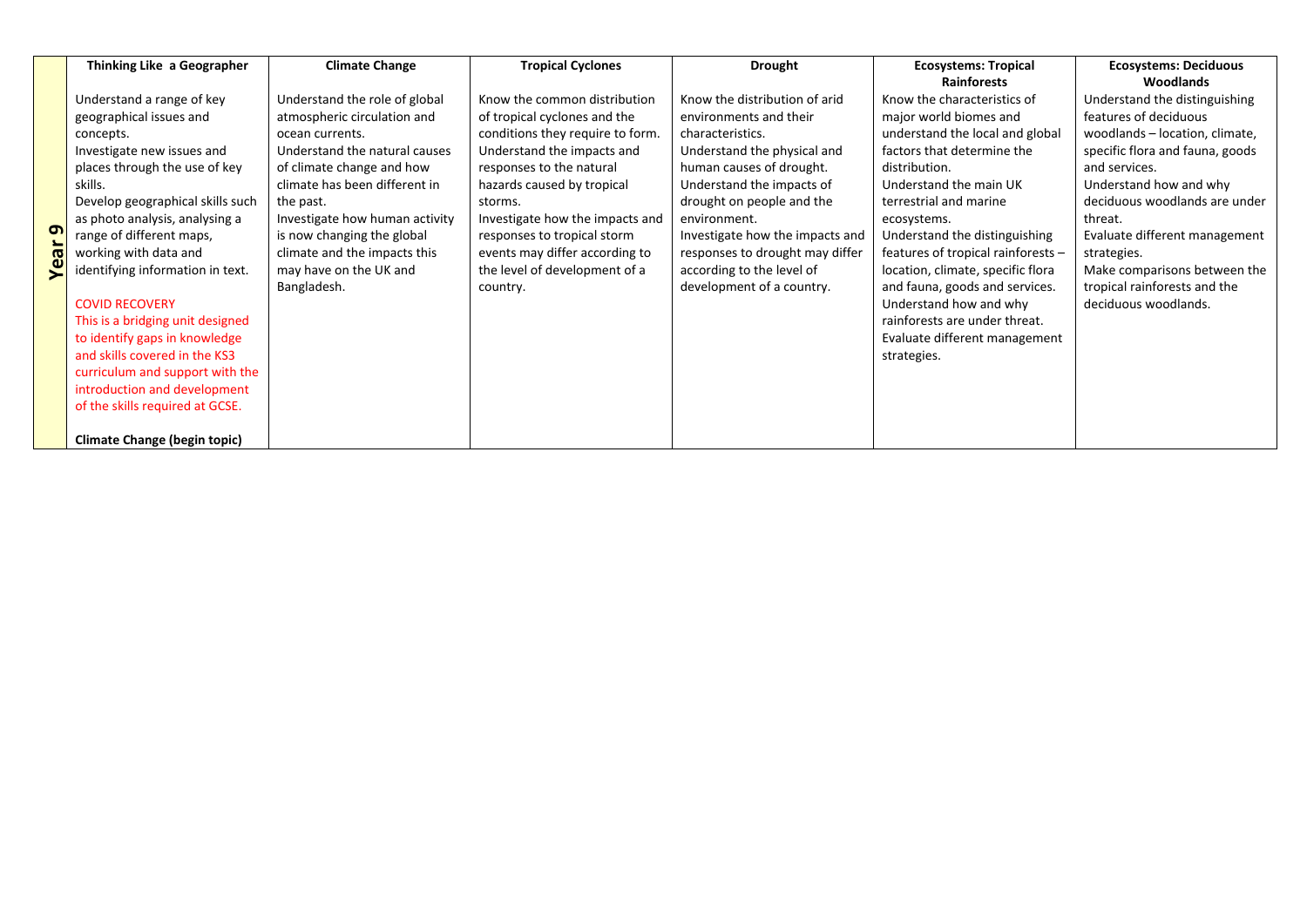|              | <b>Changing Cities</b>                | <b>Global Development</b>           | Changing Landscapes of the UK     | Changing Landscapes of the UK    | <b>Resource Management</b>       | <b>Urban Fieldwork</b>           |
|--------------|---------------------------------------|-------------------------------------|-----------------------------------|----------------------------------|----------------------------------|----------------------------------|
|              |                                       |                                     | <b>Coasts</b>                     | <b>Rivers</b>                    |                                  |                                  |
|              | Know the past, present and            | Know the different ways that        | Know the geological variations    | Know how physical processes      | Know the patterns of the         | Students will:                   |
|              | future trends of urbanisation in      | development is defined and          | across the UK.                    | interact to shape river          | distribution and consumption of  | Investigate human                |
|              | the UK and across the world and       | measured.                           | Understand how physical and       | landscapes.                      | natural resources and            | environments (central/inner      |
|              | understand the causes and             | Understand how and why the          | human processes work to           | Understand how erosion and       | understand how this varies on a  | urban area)                      |
|              | impacts of these trends.              | level of development varies         | create distinct landscapes in the | deposition interact with geology | global and a national scale.     | Formulate enquiry questions.     |
|              | In depth case study of                | between and within countries.       | UK.                               | to create distinctive landforms. | Understand the role of           | Plan the fieldwork.              |
|              | Birmingham, how it has                | Investigate the consequences of     | Understand how coastal            | Understand how human             | renewable and non-renewable      | Conduct a range of fieldwork     |
|              | changed over time, the                | uneven development.                 | landforms are created by          | activities change the river      | resources in energy supply.      | methods.                         |
|              | challenges it faces and proposed      | In depth case study of              | erosion and deposition.           | landscape and can affect people  | Investigate the energy mix of    | Collect secondary data sources   |
| $\mathbf{Q}$ | solutions.                            | development in Tanzania.            | Understand how coastal erosion    | and the environment.             | different countries and evaluate | to support the research.         |
|              | In depth case study of Sao            |                                     | affects human activity and how    |                                  | their sustainability.            | Present the collected data using |
|              | Paulo, how it has changed over        |                                     | different management              |                                  | Understand the different         | a variety of techniques          |
| Year         | time, the challenges it faces and     |                                     | strategies can be used to         |                                  | viewpoints of interest groups    | Analyse findings and draw of     |
|              | proposed solutions                    |                                     | protect the coastline.            |                                  | and a variety of ways in which   | conclusions.                     |
|              | <b>COVID RECOVERY</b>                 | <b>COVID RECOVERY</b>               |                                   |                                  | energy supply can be managed.    | Evaluate their findings and      |
|              | There was a change to the             | <b>Following the Autumn CAF</b>     |                                   |                                  |                                  | overall study.                   |
|              | sequencing of delivery in Year 9      | taking place at the start of Aut 2  |                                   |                                  |                                  |                                  |
|              | to better suit remote learning.       | - spaced retrievals and skills will |                                   |                                  |                                  |                                  |
|              | Changing Cities was covered in        | be devised to address the gaps      |                                   |                                  |                                  |                                  |
|              | Year 9 instead of Ecosystems.         | and weak areas identified.          |                                   |                                  |                                  |                                  |
|              | <b>Current Year 10 are Completing</b> |                                     |                                   |                                  |                                  |                                  |
|              | the Ecosystem unit in Aut 1 and       |                                     |                                   |                                  |                                  |                                  |
|              | Aut 2                                 |                                     |                                   |                                  |                                  |                                  |
|              |                                       |                                     |                                   |                                  |                                  |                                  |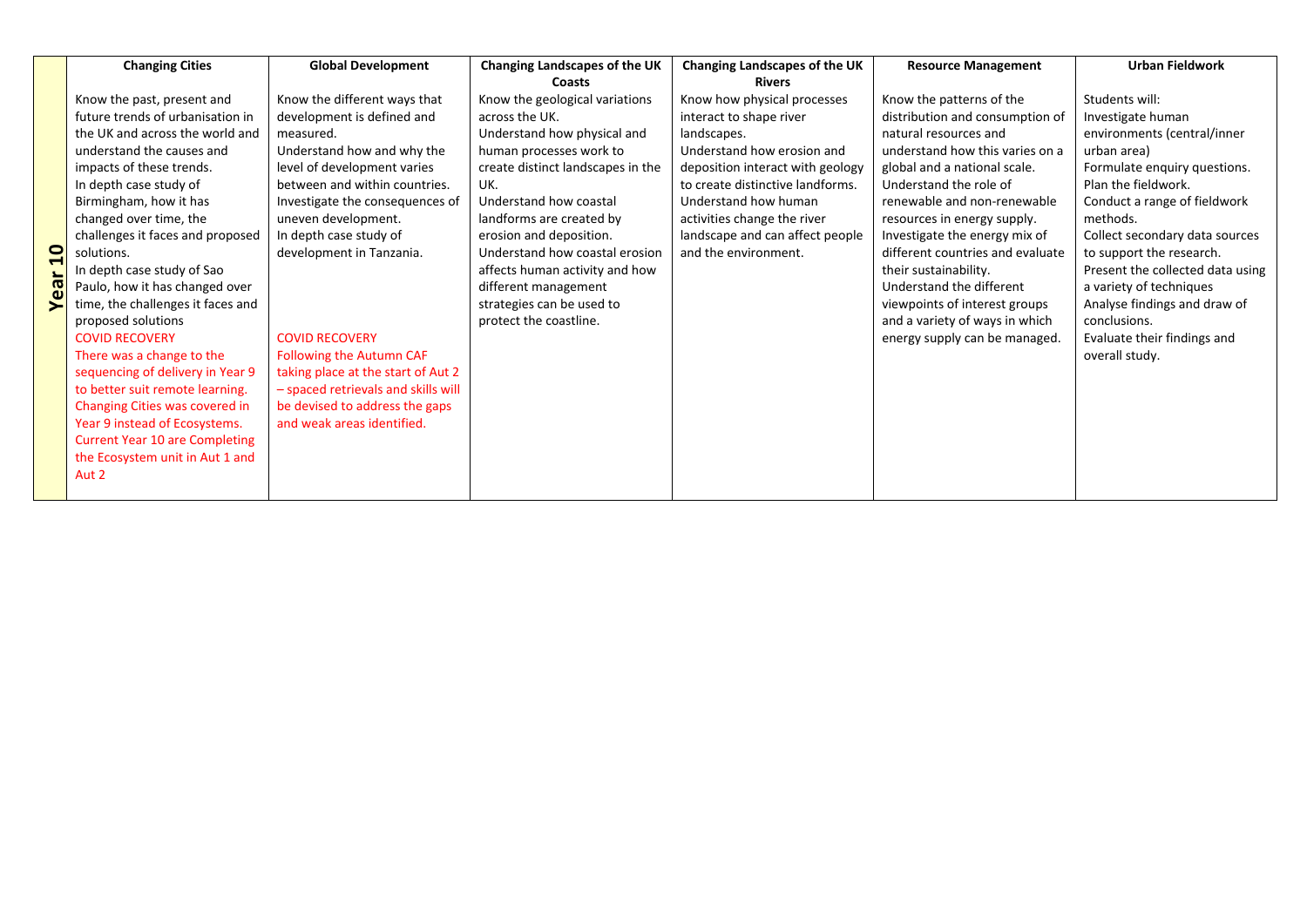|                                                                                                                         | <b>Rivers Fieldwork</b>                                                                                                                                                                                                                                                                                                                                                                                                                                                                                                                                      | <b>UK Challenges</b>                                                                                                                                                                                                                                                              | <b>Rivers Fieldwork</b>                                                                                                                                                                                                                                                                                                                                                                                                                                                                                                                                                                                                                                                                                         | <b>Revision &amp; Exam Prep</b>                | <b>Revision &amp; Exam Prep</b>                | <b>Revision &amp; Exam Prep</b>                |
|-------------------------------------------------------------------------------------------------------------------------|--------------------------------------------------------------------------------------------------------------------------------------------------------------------------------------------------------------------------------------------------------------------------------------------------------------------------------------------------------------------------------------------------------------------------------------------------------------------------------------------------------------------------------------------------------------|-----------------------------------------------------------------------------------------------------------------------------------------------------------------------------------------------------------------------------------------------------------------------------------|-----------------------------------------------------------------------------------------------------------------------------------------------------------------------------------------------------------------------------------------------------------------------------------------------------------------------------------------------------------------------------------------------------------------------------------------------------------------------------------------------------------------------------------------------------------------------------------------------------------------------------------------------------------------------------------------------------------------|------------------------------------------------|------------------------------------------------|------------------------------------------------|
| ์ล<br>202<br>$\blacktriangleleft$<br>202<br>$\overline{\phantom{0}}$<br>$\blacktriangleright$<br>$\blacksquare$<br>Year | Students will:<br>Investigate physical<br>environments (river<br>environment)<br>Formulate enquiry questions.<br>Plan the fieldwork.<br>Conduct a range of fieldwork<br>methods.<br>Collect secondary data sources<br>to support the research.<br>Present the collected data using<br>a variety of techniques<br>Analyse findings and draw of<br>conclusions.<br>Evaluate their findings and<br>overall study.<br><b>COVID RECOVERY</b><br>Due to less coverage of content<br>in Year 10. Current Year 11 are<br>completing Paper 1 Units this<br>half term. | Investigate the UK's resource<br>consumption and<br>environmental sustainability<br>challenge.<br>Investigate the UK settlement,<br>population and economic<br>challenges.<br>Investigate the UK's landscape<br>challenges.<br>Investigate the UK's climate<br>change challenges. | Students will:<br>Investigate physical<br>environments (river<br>environment)<br>Formulate enquiry questions.<br>Plan the fieldwork.<br>Conduct a range of fieldwork<br>methods.<br>Collect secondary data sources<br>to support the research.<br>Present the collected data using<br>a variety of techniques<br>Analyse findings and draw of<br>conclusions.<br>Evaluate their findings and<br>overall study.<br><b>COVID RECOVERY</b><br>This topic has moved here from<br>Aut 1 due to restrictions on<br>fieldwork and the need to<br>prepare more sufficiently for<br>the November mocks. This unit<br>placed here will support with<br>Paper 3 preparation and allow<br>for revision of the rivers topic. | See mid-term plan for cohort<br>and each class | See mid-term plan for cohort<br>and each class | See mid-term plan for cohort<br>and each class |
| ≻                                                                                                                       | <b>AUT1</b>                                                                                                                                                                                                                                                                                                                                                                                                                                                                                                                                                  | <b>AUT 2</b>                                                                                                                                                                                                                                                                      | SPR <sub>1</sub>                                                                                                                                                                                                                                                                                                                                                                                                                                                                                                                                                                                                                                                                                                | SPR <sub>2</sub>                               | SUM <sub>1</sub>                               | <b>SUM2</b>                                    |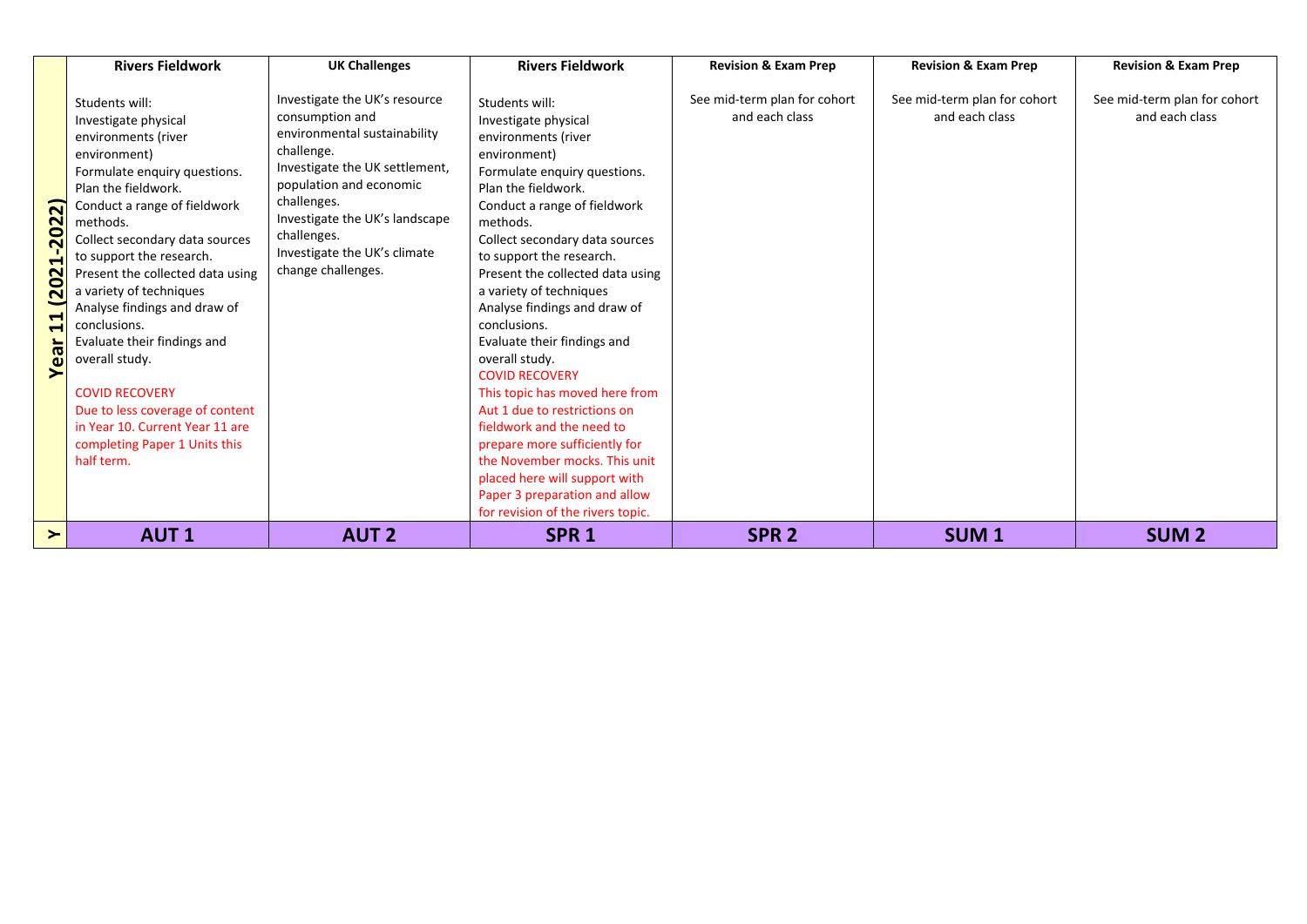| <b>Tectonic Processes &amp;</b><br><b>Hazards</b>                                                                                                                              | <b>Tectonic Processes &amp;</b><br><b>Hazards</b>                                                             | <b>Coastal Landscapes &amp;</b><br>Change                                                                                                                                      | <b>Coastal Landscapes &amp;</b><br>Change                                                                                                                                                 | <b>A Level NEA Preparation</b>                                                                       | <b>A Level NEA Preparation</b>                                                                   |
|--------------------------------------------------------------------------------------------------------------------------------------------------------------------------------|---------------------------------------------------------------------------------------------------------------|--------------------------------------------------------------------------------------------------------------------------------------------------------------------------------|-------------------------------------------------------------------------------------------------------------------------------------------------------------------------------------------|------------------------------------------------------------------------------------------------------|--------------------------------------------------------------------------------------------------|
| Tectonics EQ 1 Why are<br>some locations more at risk<br>from tectonic hazards?<br>Tectonics EQ 2 Why do some<br>tectonic hazards develop<br>into disasters?                   | Tectonics EQ 3 How<br>successful is the<br>management of tectonic<br>hazards and disasters?                   | Coasts EQ1 Why are coastal<br>landscapes different and<br>what processes cause these<br>differences?<br>Coasts EQ2 How do<br>characteristic coastal<br>landforms contribute to | Coasts EQ3 How do coastal<br>erosion and sea-level change<br>alter the physical<br>characteristics of coastlines<br>and increase risks?<br>Coasts EQ4 How can<br>coastlines be managed to | The Water Cycle & Water<br><b>Insecurity</b><br>Water EQ1 What are the<br>processes operating within | The Water Cycle & Water<br><b>Insecurity</b><br>Water EQ3 How are the<br>carbon and water cycles |
| <b>Paper 2 Section A:</b><br>Globalisation                                                                                                                                     | <b>Paper 2 Section A:</b><br>Globalisation                                                                    | coastal landscapes?                                                                                                                                                            | meet the needs of all<br>players?                                                                                                                                                         | the hydrological cycle from<br>global to local scale?<br>Water EQ2 What factors                      | linked to the global climate<br>system?                                                          |
| Globalisation EQ1 What are<br>the causes of globalisation<br>and why has it accelerated in                                                                                     | Globalisation EQ3 What are<br>the consequences of<br>globalisation for global                                 | <b>Paper 2 Section B:</b><br><b>Regenerating Places</b>                                                                                                                        | <b>Paper 2 Section B:</b><br><b>Regenerating Places</b>                                                                                                                                   | influence the hydrological<br>system over short- and long-<br>term timescales?                       |                                                                                                  |
| recent decades?<br>Globalisation EQ2 What are<br>the impacts of globalisation<br>for countries, different<br>groups of people and<br>cultures and the physical<br>environment? | development and the<br>physical environment and<br>how should different players<br>respond to its challenges? | Regeneration EQ1 How and<br>why do places vary?<br>Regeneration EQ2 Why<br>might regeneration be<br>needed?                                                                    | Regeneration EQ3 How is<br>regeneration managed?<br>Regeneration EQ4 How<br>successful is regeneration?                                                                                   |                                                                                                      |                                                                                                  |